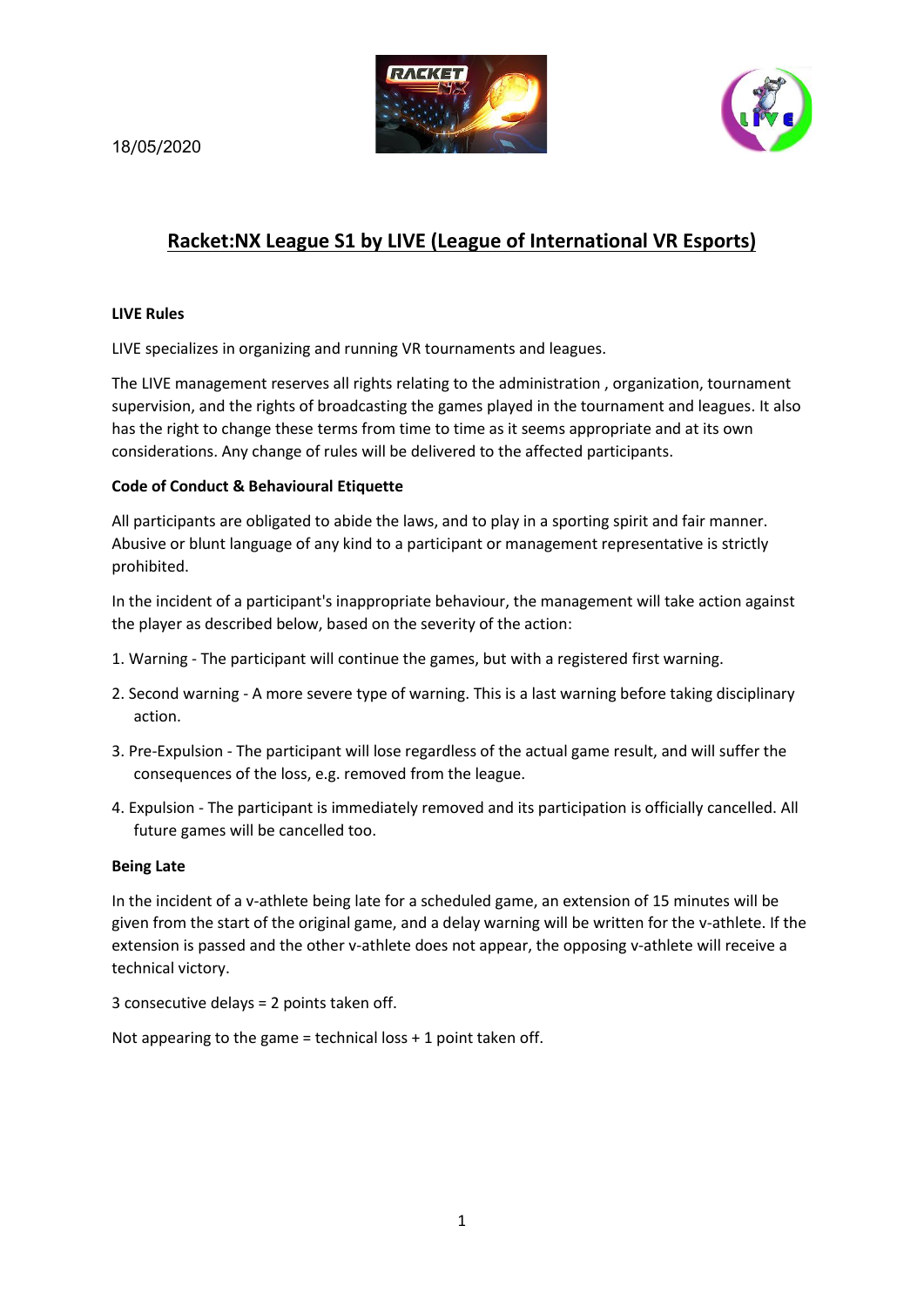



# 18/05/2020

## **League Process**

The league will start on May 18<sup>th</sup> (first round) and will run for 10 weeks + 2 weeks for playoffs (may be altered a bit depending on amount of teams).

The league may be run in 2 parallel sections. Playoffs will be World championship.

The league management will provide weekly match-ups on Mondays. The participating v-athletes are responsible for scheduling their matches and reporting the expected date and time to the management.

The participating v-athletes must organize and plan their league game according to the weekly schedule, from Tuesday till Sunday. If the v-athletes have not reached an agreement for the match date, the league management will automatically determine the date.

Before the league management intervenes, the participating v-athletes must try to help each other to set a time that suits everyone.

## **Match Rules:**

BO5.

Both v-athletes must enter the Lobby at least 5 minutes before the match time.

If there are any bugs or lags that affect the game course, the v-athletes can replay the game with mutual agreement. If an agreement is not reached, the league management will decide on the course of action to resolve the issue.